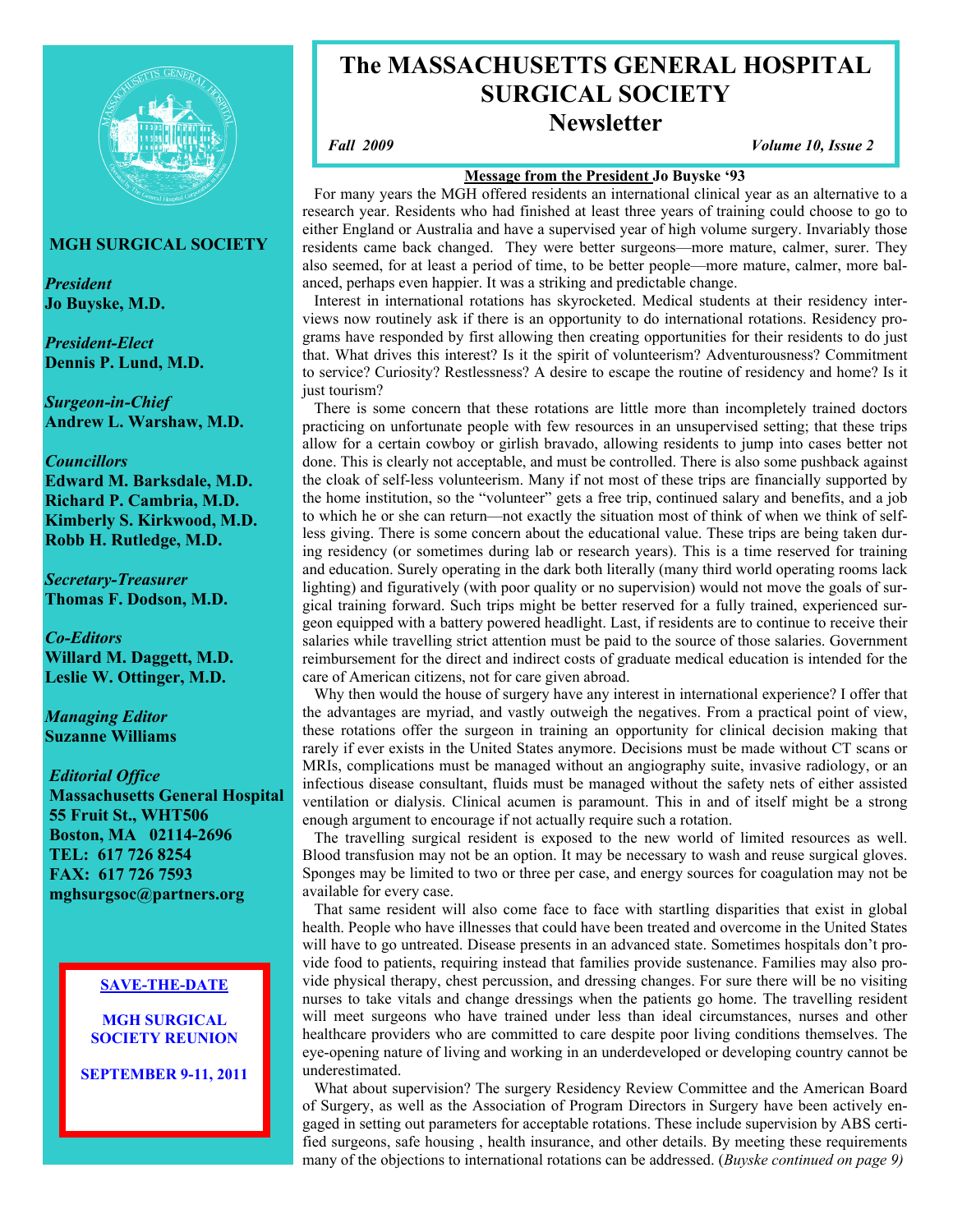#### **MORTIMER J. BUCKLEY - "a surgeon's surgeon, a great scientist, an incomparable teacher" Cary W. Akins, M.D. '74**



nus of both schools.

 Dr. Buckley did all of his surgical training at the Massachusetts General Hospital. In the middle of his general surgical training, he spent two years participating in a clinical and research fellowship in the Clinic of Heart Surgery at the

National Institutes of Health, where he worked with Dr. Andrew Glenn Morrow. Dr. Buckley returned to the MGH to complete his surgical training, finishing in 1966. He immediately joined the faculty at the MGH and remained with that institution for the rest of his professional career until his retirement in 1998. During that career, he also helped to initiate or expand cardiac surgical programs at the Beth Israel Hospital, Mount Auburn Hospital, University of Massachusetts in Worcester, and University of Athens, Greece.

 Dr. Mortimer J. Buckley, MJB to those of us on the cardiac surgical service at the Massachusetts General Hospital, and Mort to his friends, was a cardiac surgical legend and a very complex person. Until his final illness, he was physically imposing, could be intellectually and professionally intimidating, and socially charming. The timing of Mortimer Buckley's life, what he inherited from his parents and the skills he developed placed him in the enviable position of having the privilege and the capacity to be one of the true pioneers who helped to guide the rapid growth of cardiac surgery as a specialty.

 Professionally Mortimer Buckley combined raw intelligence, a prodigious memory, great technical facility, tenacity in the care of patients, an unbelievable work ethic, and absolute dedication to teaching with an inability to accept anything less than the complete commitment of his residents to learning and the total dedication of the staff to the welfare of the patients. For over thirty years he was relentless in his devotion to teaching residents to become cardiac surgeons and equally demanding in what he expected in return. While Mort could make accommodations for lesser degrees of intelligence or native surgical skills, he accepted nothing less than a resident's absolute best efforts to try to be perfect – no cutting corners, no half-hearted attempts, only total involvement. Mort abhorred wasted talent.

 As a teacher, Mort Buckley was in part a product of his times, and, therefore, a demanding taskmaster. I think he would have been comfortable with Vince Lombardi, legendary coach of the Green Bay Packers, who said, "Success demands singleness of purpose." Mort would also have understood Coach Paul 'Bear' Bryant of the Alabama, who said, **"**I make my practices real hard because if a player is a quitter, I want him to quit in practice." As his residents quickly learned, Dr. Buckley was an intense competitor. In cardiac surgery he had to be; his opponent was death. In the care of patients Mortimer Buckley only played to win.

 While the operating room could be a tough learning ground, the rewards were invaluable. Residents learned a consistent, reliable, tested and safe approach to even the most complex cardiac surgical pathologies, and were assisted in doing a lot of operations, as long as you did

 Mortimer Joseph Buckley was them his way. While some observers described the atmosborn July 1, 1932 in Worcester, phere in Mort's operating room as at times intense, to most Massachusetts to an Irish immi-of his chief residents, including me, he became a mentor, grant family from near Killarney. occasionally to some who did not get the message, a tormen-Raised in a good Irish Catholic tor. When patients did well and his residents worked hard, family, Mort attended the College life on the cardiac surgical service was good. When patients of the Holy Cross and then Boston did not do well and Mort perceived that his residents had not University Medical School, later done their best, life got complicated. The standard of perbeing named a distinguished alum-sonal accountability was both implicit and explicit across the entire cardiac surgical service. Despite the intensity of training, during Dr. Buckley's over twenty-five years as Chief of the Cardiac Surgical Unit, the residency was always oversubscribed.

> As Chief of our Cardiac Surgical Unit, Dr. Buckley was a leader who had a vision for MGH cardiac surgery. God help the person who stood in his way! He would confront cardiology, nursing, anesthesia, the department of surgery, the hospital administration, the state government or anyone else if he felt that it would benefit the MGH cardiac surgical program. In that process MJB earned the loyalty of operating room nurses, perfusionists and cardiac intensive care and floor nurses, scores of who remained on the service for decades to work alongside Dr. Buckley and the rest of the team.

> The intensity of life on the cardiac surgical service in the 70's, 80's and 90's was frequently broken with humor and good times. When I was Dr. Buckley's chief resident in 1975, my father, a general practitioner from a small town in Minnesota and my hero, one day came to watch me perform an aortic valve replacement with Dr. Buckley in Room 25. The operation seemed to be progressing smoothly and expeditiously, when Dr. Buckley chose a quiet moment to turn to my father, who was standing at the head of the table, and say, "Dr. Akins, I hope that at the conclusion of this operation you will have a few minutes to spend with me in my office. There are some aspects of your son's behavior that we need to discuss." Even behind his mask, you could see my father's jaw drop. Mort waited a few tantalizing seconds and then burst out laughing and kept laughing until my father smiled…and I resumed breathing. He looked at me and said, "Gotcha!" People worked hard and played hard. A defined mission and shared sense of purpose bred camaraderie.

> As a colleague, Mort set a high standard of performance and expectation. His work ethic, excellent results and commitment to teaching set a valuable example for the rest of the staff. In my own case Mort realized that I did not need, nor desire, a lot of handholding. He allowed me relatively free rein to succeed or fail on my own. Although as two cardiac surgeons not lacking in ego we had our professional differences of opinion, we shared true respect and what became an evolving affection for each other. Although like all surgeons in high-pressure specialties, Mort could be on occasion difficult in day-to-day interactions, when a major problem developed, particularly for a colleague, no one was more effective than Mort at facing complex situations and resolving problems. In his final years we shared many special conversations when he would at times unburden himself to me and in turn become my confidant.

> As a surgeon, MJB was unflappable in the face of any cardiac surgical problem. He was equally comfortable manag-

> > *(Akins continued on next page)*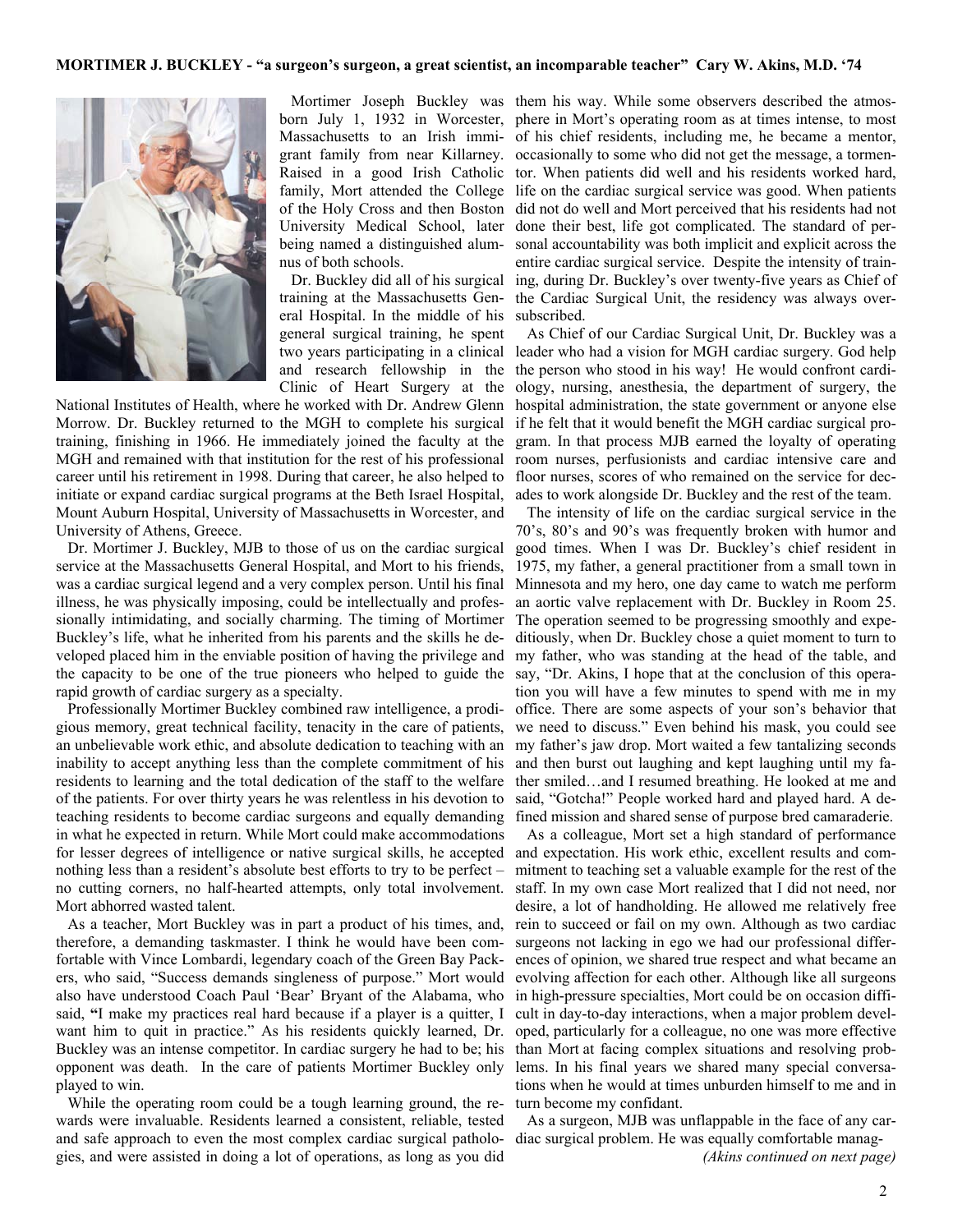## *(Akins continued from previous page)*

ing the most difficult valvular, coronary, aortic or even congenital cases. Although he was an early leader in the field of myocardial revascularization, coronary artery bypass grafting was not Mort's favorite operation. He was much happier with complex valvular or aortic cases, although he felt that his greatest reward lay in helping an infant achieve a chance at longer life. He was an excellent technician, a master at managing cardiac physiology and a genius at getting out of trouble.

 As a scientist, Dr. Buckley was an early innovator in the application of mechanical circulatory support, contributing to the development of the intra-aortic balloon pump and its clinical application to treat acutely ischemic and failing hearts. Along with his colleagues of that time, particularly Eldie Mundth and Bill Daggett, under the guidance of Jerry Austen, he pioneered the surgical treatment of cardiogenic shock and the mechanical complications of acute myocardial infarction. Working with colleagues in cardiac anesthesia, he helped to establish the technique of deep hypothermia and hemodilution for the correction of ties. congenital anomalies in infants. His bibliography of over 200 published articles multiple myeloma.That terrible disease cut ver." spans the entire gamut of adult and congenital heart disease.

 As a young surgeon, Mort Buckley made important contributions to the cardiac surgical literature, but in his later years unfortunately he could not motivate himself to years of practice. Today his wisdom resides in the minds and hearts of the residents that he trained and continues to be passed to succeeding generations of residents taught by his pupils.

 Dr. Buckley served as Chief of the Cardistinguished career as Professor of Surrecipient of the American Heart Associa-Award and of the Abraham Colles Medal from the Royal College of Surgeons in Ireland. In 1995 Dr. Buckley was elected president of the prestigious American Association for Thoracic Surgery for his contributions to the specialty.

globe invited Dr. Buckley to visit their programs to impart his knowledge and expand their understanding. Not only did he plishment and their continued disseminaresidents from Greece to Korea brought larger than death.

their surgical skills, honed under his tutelage, back to their own countries to improve cardiac care.

 Outside of medicine one could see a different personal side to Mort Buckley, including his ability to be the world's most charming raconteur. Mort had a well-honed Irish sense of humor and loved to tell stories, many of which I am sure were true. When not in the operating room, Mort Looking out to the horizon, to the sailboats Buckley enjoyed tennis and golf, but he was his happiest out at sea, sailing with his family. As a host, he was kind, generous and deferential.

 Mort Buckley was totally devoted to his family. He adored Marilyn, his wife of forty-five years, who unfailingly supported him throughout the countless long days and late nights that were required to build and sustain a premier cardiac surgical program in Boston. Mort took immense pride in the success of his children - Kathleen, Deirdre, Kara and Tim. For all of the joy he gained from their accomplishments, he was even more proud of the people they had become. In later years Mort equally loved his ten grandchildren and their diverse personali-racing off Hyannis, with the wind and sun

short a well-earned retirement, made his last years difficult and his last months pain-I must go down to the seas again, to the ful. His courage in the face of those trials lonely sea and the sky, provided further inspiration and life lessons to his friends and pupils.

write about the lessons learned from thirty at the age of 75 in his home in Osterville and the white sail's shaking, diac Surgery Unit at MGH from 1970 friends gathered in a Catholic Church to And all I ask is a windy day with the white through 1998, during which he enjoyed a celebrate the life of Mortimer J. Buckley. clouds flying, gery at Harvard Medical School and was a very important to him; he was a Knight of and the sea-gulls crying. tion's prestigious Paul Dudley White a lifelong supporter of the Church. Mort vagrant gypsy life, Dr. Buckley died on November 24, 2007 on Cape Cod. His funeral service was And a gray mist on the sea's face, and a celebrated at Christ the King Church, a gray dawn breaking. large Catholic church on Cape Cod before a filled sanctuary. It was right and proper, no matter what their individual religious Is a wild call and a clear call that may not preference, that hundreds of Dr. Buckley's be denied; Throughout his life, Mort's religion was And the flung spray and the blown spume, Malta, a Knight of the Holy Sepulchre and I must go down to the seas again, to the once told one of his daughters that if he To the gull's way and the whale's way, had not instilled in her the importance of where the wind's like a whetted knife; her religious faith, then he had failed as a And all I ask is a merry yarn from a laughparent.

 Numerous cardiac surgeons around the than life." Considering the success of his mentor surgeons in operating rooms from tion of his teachings; we might argue that sider myself fortunate. China to Venezuela, but his international Dr. Mortimer J. Buckley's legacy is even he was often described as being "larger the long trick's over. family, the scores of cardiac surgeons he trained who have gone on to great accom-

 At his funeral mass his daughter Kara recounted her father's love of the sea. "In the sea my father found adventure, time with his family, and closeness to God. The day Dad looked out to sea for the last time couldn't have been a better one for sailing. It was a windy morning after a storm. The sun's rays were dancing across the whitecapped sea and reflecting in Dad's eyes.



 Several years after retiring Mort acquired vorite of his, John Masefield's "Sea Fein his face, Dad recited by heart an old fa-

And all I ask is a tall ship and a star to steer her by,

And the wheel's kick and the wind's song

I must go down to the seas again, for the call of the running tide

ing fellow-rover,

During the height of Dr. Buckley's career And quiet sleep and a sweet dream when

 I am honored to say that Mortimer Buckley was my teacher, my boss, my colleague and my friend. On all four accounts I con-

*(Akins continued on page 9 )*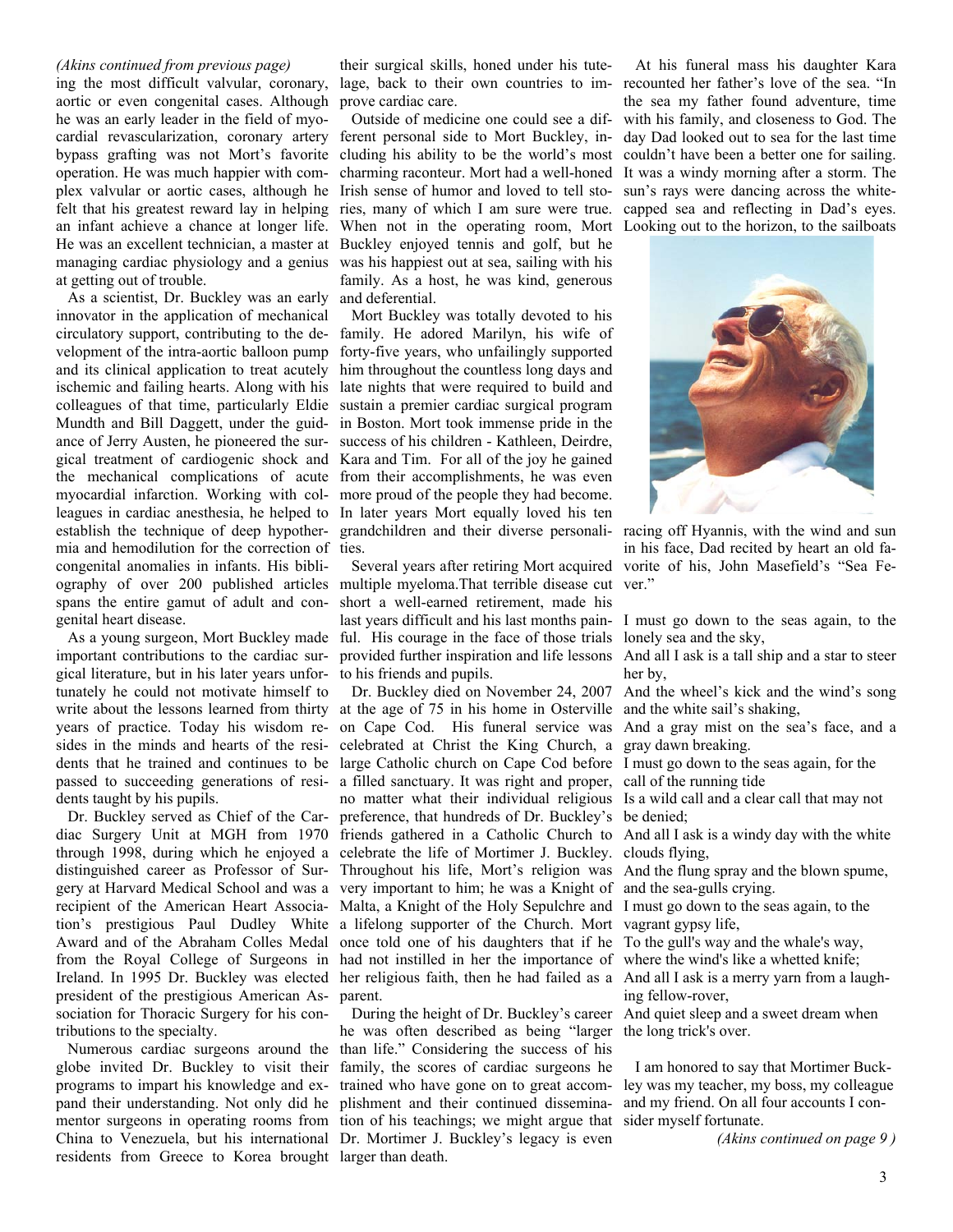#### **Teaching the MGH Way in a Faraway Land by Chad Wilson "08**

 Being an alumnus of the Massachusetts General Hospital Surgical Residency means something special. This meaning is not easy to articulate, but there is something that we all share and can see in one another. Whether it's our shared memories of our panel interview before we arrived, or the sense of accomplishment when we finished. Perhaps it's the MGHisms like "the way it's been done since 1811" or the GI stress test that is also known as the 9 o'clock meal. But we all share a culture that includes fierce dedication to patient care, clinical excellence, and achievement (that is seasoned with a healthy dose of surgical sarcasm and wit).

 Of course, after graduation from the MGH, we all go in many different directions, but I believe we take a little bit of the MGH with us wherever we go, even if it is to the other side of the world.

 I graduated from the residency this past year in the summer of 2008, and took a rather unusual professional step after passing my general surgery in the developing world". I did over 600 cases, written and oral boards a few months later. Last September, I to be a missionary doctor for my first year out of residency. Many of my MGH colleagues raised eyebrows at this career move, but most people encouraged me, and some even said they were envious. I was doubtful myself at times about whether I would accomplish anything, but in my heart, I felt a calling to this work, and I have learned to trust the "still small voice".

 Kijabe is a town of about 15,000 along the edge of the Upper Rift Valley. Kijabe means "place of the wind", and at 7000 ft elevation, this location is surprisingly cool for its equatorial location. The hospital there is nearly 100 years old. Teddy Roosevelt actually laid a cornerstone in the first building of the neighboring Rift Valley Academy school. As of 2009, Kijabe Hospital is a relatively modern institution for a rural area in a developing country. It is a 200+ bed hospital with 5 operating rooms, an intensive care unit with ventilators, a laboratory/blood bank, and radiology department complete with ultrasound and good plain film capacities. The hospital is blessed to have a very strong surgical department with surgical specialists including orthopedic surgeons, gynecologists, pediatric surgeons, and during some parts of the year even has visiting otolayrngologists, plastic surgeons, and neurosurgeons.

 I joined two other general surgeons to make up the department of "general surgery". Of course, general surgery at Kijabe often goes beyond the usual dimensions of general surgery and includes, vascular surgery, plastic surgery, urology, neurosurgery, surgical oncology, endocrine surgery, thoracic surgery, head and neck surgery, and of course gastrointestinal surgery. I was assigned 3 days of block time in the operating room, 1 day for the surgical clinic, and an "administrative day", which was usually of which are usually rotating in surgery) and even a couple of surgical registrars  $(2<sup>nd</sup>$  and  $3<sup>rd</sup>$  year surgical residents). As the most junior general surgeon, I usually had an intern and occasionally a medical student on my team. I took call every  $3<sup>rd</sup>$  night (or more often as the other two surgeons used my time there to take some much needed vacation). While that sounds grueling, one must remember that it is very difficult to travel at night in rural Africa, so patients rarely show up after 8pm, and by midnight most surgical patients have been sorted out, and I only operated after midnight a half dozen times or so during my 8 months in Kijabe.

I have to say that it was an amazingly productive "fellowship in



Dr. Chad Wilson on a hike in surrounding countryside

moved to a small rural town called Kijabe in Kenya, East Africa over 1500 clinic visits during the 8 months I worked there. The took care of over 300 inpatients on my service, and I attended most common procedures were minor ones like: EGDs, dressing changes, breast lumpectomies, and of course ano-rectal cases like hemorrhoidectomy/fistulotomy/sphincterotomy. However, approximately 230 of these cases were major cases: the most common procedures being: hernia repairs, thyroidectomy, cholecystectomy, exploratory laparotomy, prostatectomy, and C-section. Most of the surgery was elective scheduled surgery, but approximately 16% of the cases were urgent. Also 15% of the cases were trauma related, but only 20% of the trauma cases were acute/urgent trauma operations like ex-lap or craniotomy (burr holes). The lack of emergency medical services and infrastructure (good roads, communications systems) prevents the most severe traumatic injuries from reaching the hospital during the "golden hour".

> There were a fair number of complex problems and difficult operations as well.

the day I begged for OR time to do the cases I couldn't complete tually learned that my patients needed constant attention by me in in my elective block time. There are 8 interns in the hospital (two the post-operative period if they were to do well…"trust no one." Fournier's Gangrene, esophagectomies, whipples, CBD explorations, pyelolithotomies, craniectomies, pulmonary decortications, APRs, contracture release, and various other plastic/reconstructive operations. Of course operating in rural Africa requires some creativity, especially when the instruments and supplies are limited. What I learned though was that most general surgery can be improvised even with limited instruments, but it was the postoperative care that cannot be easily replaced or duplicated. In fact, if I was to name the single biggest limitation to my ability to care for my patients, it would be the quality of surgical nursing in the general wards of the hospital. The factors that cause the nursing to be so poor are multifactorial including some cultural issues, hospital administrative problems, and educational deficits, but I even-Overall, though I was amazed at the breath of problems we were able to treat in spite of our limitations.

> Perhaps what made my time at Kijabe most rewarding was not the interesting case mix, but it was the dire needs of the patients, and their incredible appreciation for my efforts. I have never had patients so thankful (even when the outcome was poor) for what I did. Even after amputating limbs, patients would demand to have their picture taken with their doctor. What really touched me was that the families of patients that I lost never once blamed me. In fact, many times, they comforted me as I expressed my own sorrow for not being able to help their loved ones.

> > *(Wilson continued on next page)*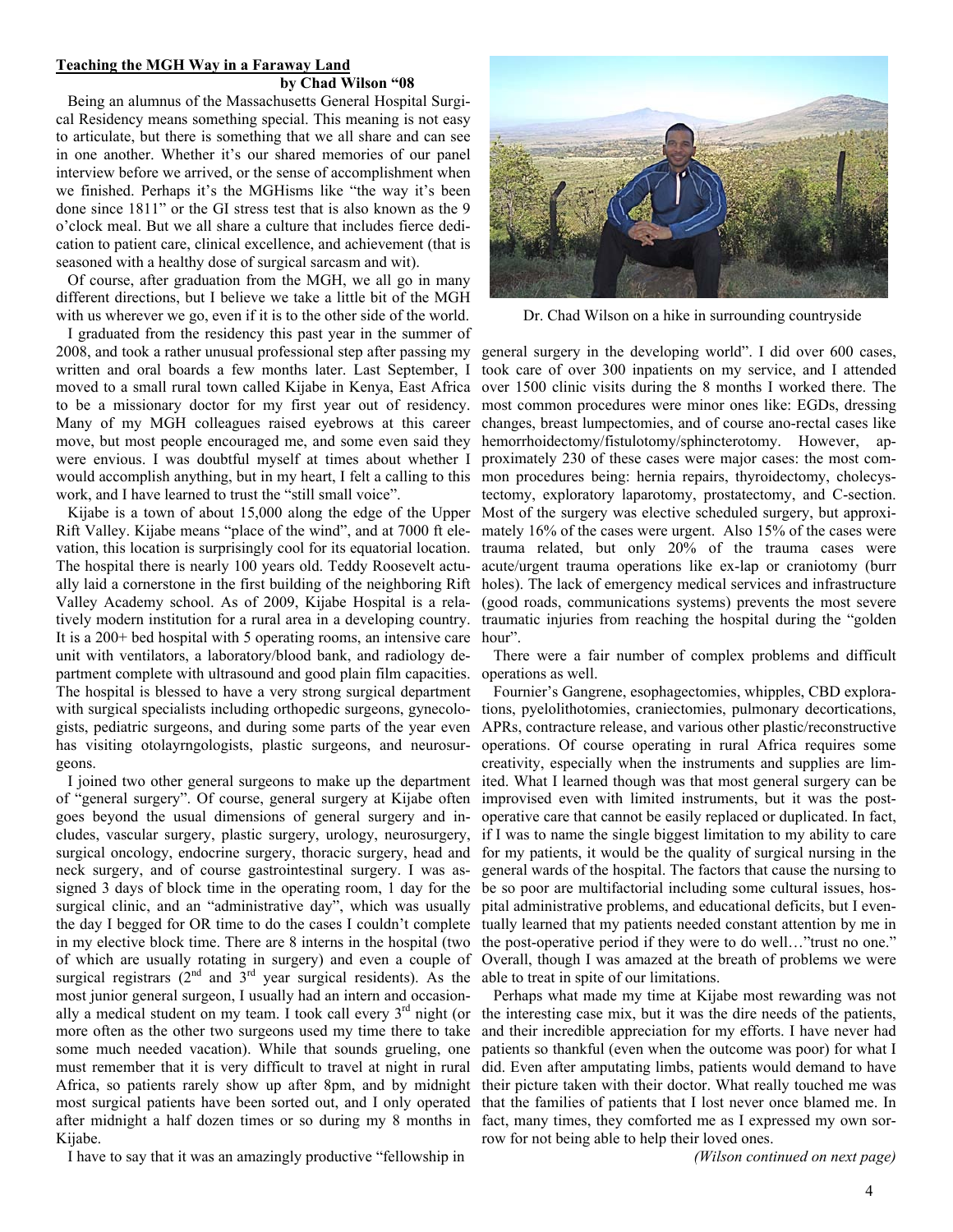*(Wilson Continued from previous page)* The burden of surgical committed to saving lives regardless of pay, because the need is disease in a developing country with too few surgeons is overwhelming. Every week, my surgical clinic was overflowing with people who needed help, and my OR schedule was always overbooked. Unfortunately, the patients often presented late, because they had no way to get to a hospital or at least a good hospital. On many occasions, I had patients leave other hospitals to come to Kijabe, after their problems had been largely ignored at the local district hospital, provincial hospital, and sometimes even the national hospital in Nairobi.

 Sometimes the opportunity to save the patient had been missed like a 19 year old man who sat at a district hospital for 4 days with a clear clinical picture of a perforated viscus (even an x-ray showing free air). By the time he came to us, and I was able to explore him, it was too late. He had profound sepsis, renal failure and without ionotropic agents or any type of renal replacement, he died the next day in the ICU. His death angered me so much. I asked one of the Kenyan interns why these other hospitals exist if they cannot even recognize the most obvious surgical emergency. this, because my assumption was that all Kenyan doctors are year-old with a perforated viscus.

She explained to me how the district hospitals were often staffed rounding district and provincial hospitals by the national health by doctors who are not committed to patient care, because of the ministry, they are going to take a bit of the "MGH way" all over lack of reimbursement for their efforts. It surprised me to learn Kenya. And maybe, that is what will ultimately save the next 19 so great and obvious, but actually there is a terrible culture of professional arrogance among doctors there. I am told that they work from 9am to 3pm, and sometimes not that much, and the only hard working physicians are the ones who see private patients. That is why Kijabe Hospital and the other mission hospitals in Kenya have such a good reputation among the people, because people know that they will get hard working doctors regardless of their financial status. In hindsight, I see that while I was able to treat hundreds of patients while in Kenya, the most important thing I provided was education….and not just education about how to do a procedure. The most important education I was teaching the interns, residents, and nurses was a cultural one. A culture of professionalism, dedication, commitment, and teamwork, no matter who is watching or who is reimbursing. I learned this work ethic at the MGH. More than what I was teaching with my words, I was teaching and leading by example, and what I was teaching was the "MGH way". And I know when those 8 interns at Kijabe hospital complete their internships, and are dispatched to the sur-



*Top row(l) to(r): Chad with OR staff, open in-patient ward, the Casualty (Emergency) Department. Bottom row (l) to (r): Chad operating, surgical clinic waiting room, Chad with his patient who survived ruptured AAA repair – all at Kijabe Hospital* 

*Editor's note:Chad T. Wilson, M.D. MPH graduated from the University of Texas in Chemical Engineering in 1997, then received his M.D. from Johns Hopkins University School of Medicine in 2001. He worked summers in college as a field engineer for an East Texas Oil Field. He received his MPH degree from Dartmouth Medical School Center for Evaluative Clinical Sciences, where he did outcomes research in coronary bypass surgery patients, as well as those with abdominal aortic aneurysms with an emphasis on racial disparities. He has participated and published on basic, translational and clinical research subjects, and received numerous awards for teaching throughout his college and medical school education.Chad came to the MGH as a surgical intern in 2001, completing his general surgical residency training in 2008. He has served as vice President of the National Society of Black Engineers, and has been a member of the Johns Hopkins University School of Medicine Admissions Committee. Following completion of his general surgical training here at the MGH, Dr. Wilson was awarded a Durant Fellowship in Refugee Medicine, which he elected to serve for 8 months at Kijabe Hospital in rural Kenya, Africa, operating and caring for patients there, as well as teaching the staff the principles of modern surgical care. This experience was the subject of a recent presentation by Dr. Wilson at Surgical Grand Rounds. As of July, Chad has returned to the MGH to serve a two year fellowship in Acute Care Surgery*.)♦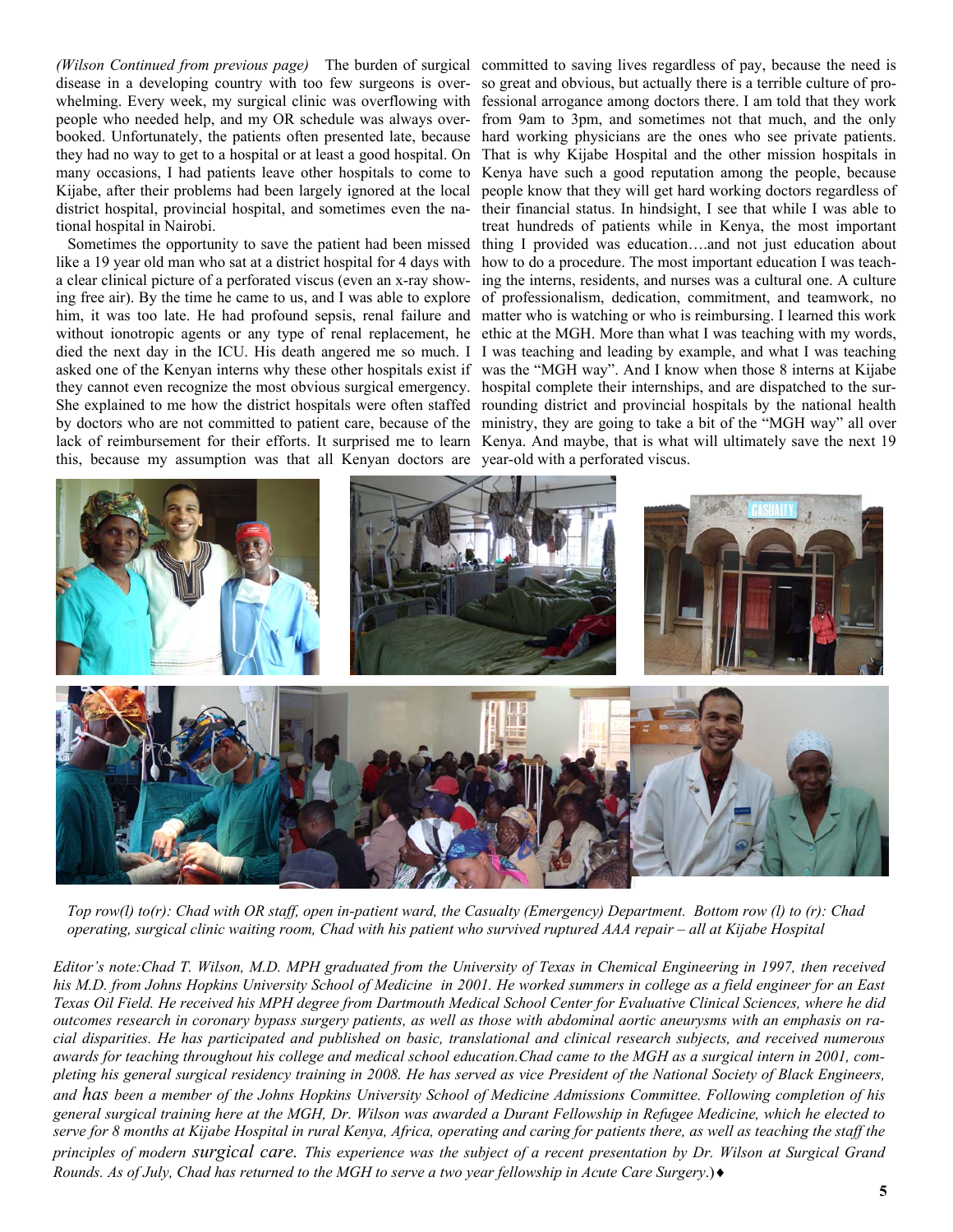#### **Anecdotes from Gil Hermann '61**

#### **Residency Research Memory**



Doing research as a surgical resident can provide rich memories not necessarily related to the scientific aspect of the work being done, but rather to unexpected events which are peripheral to the science.

 The dog in the cage was large, dull brown in color, with short hair, a big head and a menacing mouth marked by large incisor teeth and long dagger-like canines. He may have been part Doberman, but I'm not sure. For all that, he appeared to be a gentle animal.

 This dog and I came into contact late one fall afternoon in the Warren Building of the MGH during my fourth year of residency. A fellow resident, Art Baue and I, under the auspices of Bob Shaw, were doing a research project studying cardiac function related to the potential toxicity of banked blood. The protocol required anesthetizing a dog for about two hours with an IV-administered anesthetic while we measured various cardiac parameters with different storage times of banked blood.

 That memorable afternoon, I was holding the dog's leg as usual while Art began injecting the IV anesthetic. Suddenly, the dog jerked his leg when only about half the does had been administered causing the animal to go into the excitement stage of anesthesia rather than the desired soporific state. This previously gentle dog now became a completely berserk beast, running madly around the lab, barking wildly, jaws snapping, frothy mouth agape. Art and I wisely decided to escape to an adjacent room, shut the adjoining door, and planned to wait until the drug wore off and the dog returned to his usual placid state. The situation now unexpectedly began to unravel. This temporarily insane animal decided to take up his post on the landing where the elevator door opened onto our floor. From our refuge, we were able to see the dog, as well as the elevator door and the light which indicated I was violently seasick. the elevator's location. To our dismay, the elevator now left the first floor. We watched with mounting alarm as it ascended past the second floor and then stopped on the third, our floor. The elevator door slowly opened, revealing two research fellows in long white lab coats who had not the faintest idea of what they were about to encounter. Not two feet away they were suddenly confronted by a large crazed animal with fangs bared, barking wildly. While my partner and I were responsible for this unfolding catastrophe, we were frozen in place. The people in the elevator were to the safety of the ground floor. Shortly after the elevator departed, the dog began to calm down and we quickly returned him some of whom became my lifelong friends. to his cage.

 Needless to say, we did no more research that day and in fact left the building as quickly as possible. We never found out who the potential victims were, but truthfully we didn't try too hard. Despite this rather troublesome event, the work was eventually presented and published. ♦

## **An Act of Kindness**

 This act of kindness took place at the end of June 1950. I had graduated from medical school and was about to start my surgical internship at the MGH. The salary was miniscule, but the hospital provided room and board for those of us who were single. The

house staff living quarters were in one wing of the hospital, then called the Moseley Flats. The rooms seemed to me probably not to have changed since the hospital was built in 1821. Each room was small with barely room for a cot, a desk, a chair, and a washbasin. Showers and toilet facilities were communal and located down the hall.

 I had arrived on a Saturday, two days before my internship was to start. I knew no one, as all of my seven fellow surgical interns were graduates of Harvard Medical School. I was the outsider, having received my MD from Washington University in St. Louis. While lying on my bed early that evening, feeling very lonely and also quite apprehensive as to whether I could measure up to the challenge posed by becoming a part of this prestigious medical institution, there was a sudden knock on my door, and it swung open to reveal one of the older surgical residents, although in retrospect he was probably only two or three years my senior. He curtly, but kindly inquired if I was a new intern. When I acknowledged that fact, he introduced himself and asked if I wished to join him and several other residents for some fishing off of Cape Cod the following morning. I promptly answered in the affirmative, my spirits lifted by this act of kindness to a stranger.

 AT 3 a.m. the following morning, I joined my companions in the predawn darkness outside the hospital. We were to be at the Cape and on board our rented fishing boat by 7 a.m.

 At the dock I was duly informed that we would be returning about noon and that the boat would not turn back any earlier if anyone got seasick. Having been brought up in a totally urban environment, I had never been fishing anywhere before, let alone the open sea. I looked forward to a great adventure and novel learning experience.

 The boat was about 25 feet long. It had a wheelhouse enclosed on three sides for the captain and a large open space behind for the fishermen. As we headed out to sea, we encountered large swells and the boat, as is the way of small boats, began to rock in rhythm with the unceasing waves. I shortly began to feel the first twinges of nausea and by the time we reached the fishing grounds,

momentarily also paralyzed, probably with fear. Fortunately, the headed back to shore around 11 a.m. I was thankfully on dry land dog did not move either. One of the passengers regained some by noon. A tiny bite of lunch and a lot of fluids later, I somewhat control of his body and convulsively pressed the button to return recovered my spirits. I took the good-natured ribbing on the way The only way I could gain some relief was to lay on my back in the bottom of the boat. This was not too bad until my new friends, who were somewhat less than sympathetic, began to catch fish. Unfortunately for me, the fishing was excellent. As the fish were hooked, they were thrown into the bottom of the board where I lay in the throes of my seasickness. These dead and dying finned creatures flopping around and over me plumbed the depths of my misery. I could do nothing, but lie there in an abject state of unhappiness. After what seemed like a never-ending morning, we back to Boston as a sign of acceptance by my new colleagues,

> I remain extremely grateful for their kindness to a stranger, but I did learn two things. First, that I was very susceptible to motion sickness and second, that even acts of kindness can have unpleasant and unexpected consequences.♦

> > **In Memoriam** Rudolfo Herrera-Llerandi Isaac V. Manly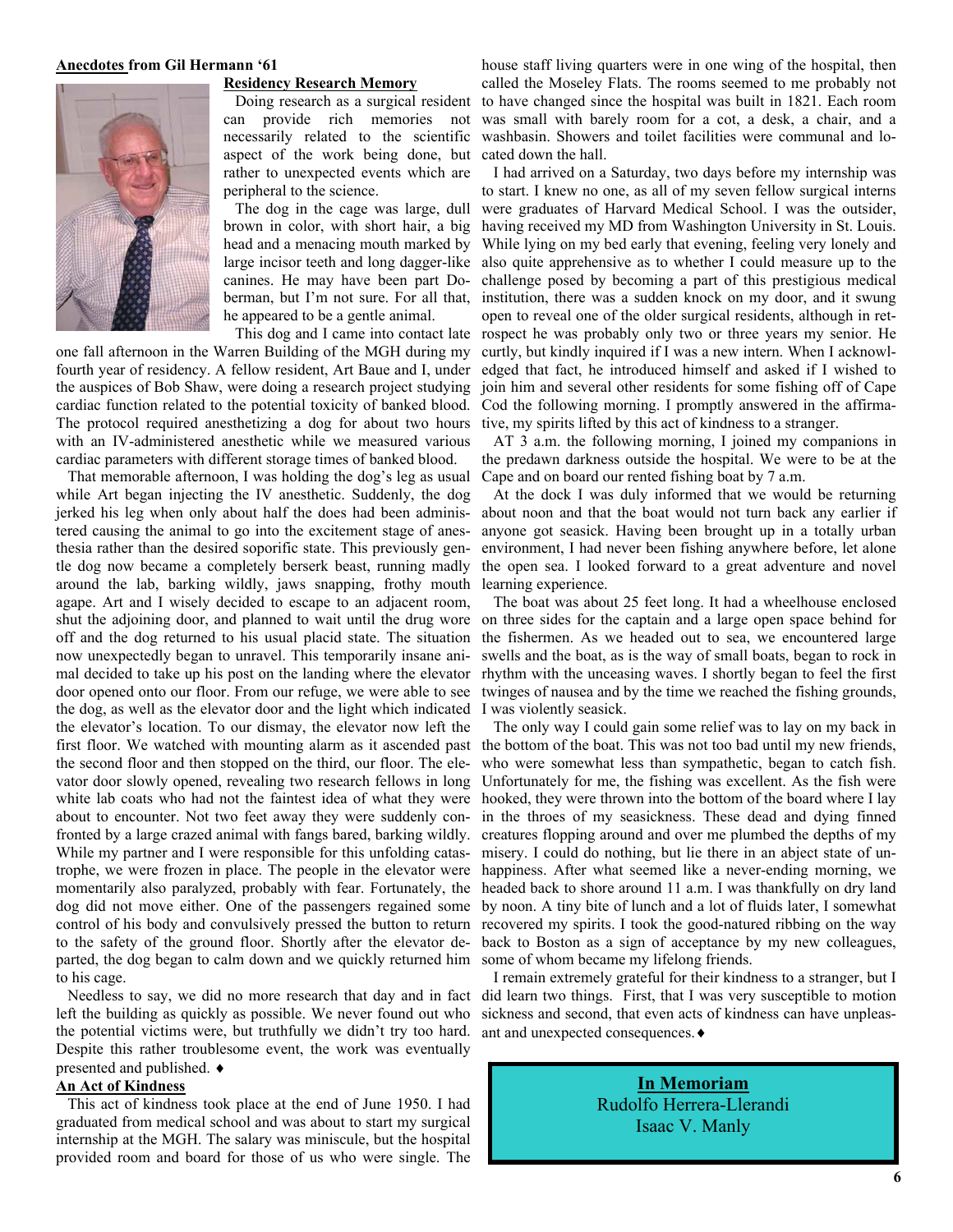## RESIDENT WORK-HOURS: GETTING IT RIGHT -- A Message from the Chair by Andy Warshaw

 All of us know that in 2003 the ACGME ruled that the time that residents work must be limited to 80 hours per week (averaged over 4 weeks), with additional requirements for at least 10 hours between shifts and one full (24-hour) day off per month. This mandate was the downstream effect of public and congressional concern arising from the death of Libby Zion at New York Hospital 1984, erroneously attributed to the sleep-deprivation and fatigue of the intern involved in her care. Incidentally, no-one has ever been able to tell me where "80 hours" comes from – certainly not from the comparisons to long-distance truck drivers and airplane pilots that are so commonly cited in the resident work-hours debates.

 Research conducted on our MGH experience before and after the 2003 regulations (Hutter et al, Ann Surg 2006;243:864-871) found that the residents indeed felt better rested and had an improved quality of life (based on more free and family time), but there was no evidence of improved test scores on the ABSITE (in-training exam of the American Board of Surgery). In addition, concerns were raised over diminished resident/faculty interaction and shifting of workload to faculty.

 In response to the 2003 mandates the MGH surgical residency program, under the leadership of Program Director Charles Ferguson, made concerted and continuing efforts to stay within the guidelines — with partial but not complete success. Despite regular reminders to the faculty and residents, backed with monthly data reporting, violations of one or another component of the limitations continued to occur as frequently as 30%. How many of the apparent infractions were real and how many were a function of the failure to sign out or the failure of retrospective record keeping is speculative. Some infractions were trivial – i.e. 23 instead of 24 hours off,  $9\frac{1}{2}$ hours instead of 10 between shifts, but, truth be told, some residents probably reported compliance despite staying late to do the right thing with patients for whom they felt commitment.

 In April, 2009, we received a notice from the ACGME and RRC for Surgery of a proposed probation of our surgery residency. This decision was based upon a recent site visit and was heavily influenced by the 2007 (anonymous, self-reported) ACGME survey of our surgical residents, in which 20.9% reported that duty hours exceeded 88 hours/week (surgery is allowed 10% more than the 80 hours); 39.6% reported that they were not provided a full day in seven free from responsibility; and 18.6% noted failure to have a full 10 hours between shifts. As the site visit report noted, we had continued to make progress toward compliance between 2007 and 2009, but the program was still demonstrably short of the mark.

 The April ACGME letter was a loud and clear wake-up call. We responded accordingly, not only by requiring absolute adherence to the rules through unequivocal communications to faculty and residents, but by constituting task forces of residents and faculty to redesign the residency program and its daily operations.

The June work hours report showed remarkable improvement even without the structural changes to be put in place June 27.

|            | ----# of violations-------------------------------<br>. _ _ _ _ _ _ _ _ _ _ _ _ _ _ _ _ |     |            |  |           |  |  |  |
|------------|-----------------------------------------------------------------------------------------|-----|------------|--|-----------|--|--|--|
| <b>PGY</b> | Avg. Hrs.                                                                               | >80 | No Day Off |  | $\geq 30$ |  |  |  |
|            | 43.51                                                                                   |     |            |  |           |  |  |  |
|            | 50.10                                                                                   |     |            |  |           |  |  |  |
|            | 50.73                                                                                   |     |            |  |           |  |  |  |
|            | 44.96                                                                                   |     |            |  |           |  |  |  |
|            | 55.61                                                                                   |     |            |  |           |  |  |  |

TABLE 1

The structural changes emanating from the task forces included:

- a. Elimination of non-required rotations of marginal educational value to our program (urology, neurosurgery, orthopedics, anesthesia, cardiac surgery, and a pediatric surgery rotation at Children's Hospital Boston).
- b. Reassignment of residents from eliminated rotations to bolster general surgical services and to increase the number of "nightfloats", making true and consistent surgical teams.
- c. Requirement that all interns must leave the OR by  $4:30$  p.m. and all other residents by  $5:30$  p.m. in order to assure timely completion of duties and hand-offs to the night teams
- d. Elimination of 5 PM didactic sessions (GI surgery rounds, etc).
- e. Condensation of many didactic teaching sessions into a weekly half-day of education, encompassing M and M rounds, Grand Rounds, core curriculum conference, skills labs and a rotating series comprising GI surgery conference, ethics rounds, endocrine rounds, etc. During this 5-hour period residents are free from all clinical duties, which must therefore be the responsibility of attendings, physician extenders, and fellows.

The July work-hour statistics, incorporating the new program, have achieved 100% compliance:

| -# of violations-- |           |             |            |  |     |  |  |  |  |
|--------------------|-----------|-------------|------------|--|-----|--|--|--|--|
| PGY                | Avg. Hrs. | $> \!\! 80$ | No Day Off |  | >30 |  |  |  |  |
|                    | 74.68     |             |            |  |     |  |  |  |  |
|                    | 65.91     |             |            |  |     |  |  |  |  |
|                    | 69.80     |             |            |  |     |  |  |  |  |
|                    | 69.44     |             |            |  |     |  |  |  |  |
|                    | 60.85     |             |            |  |     |  |  |  |  |

TABLE 2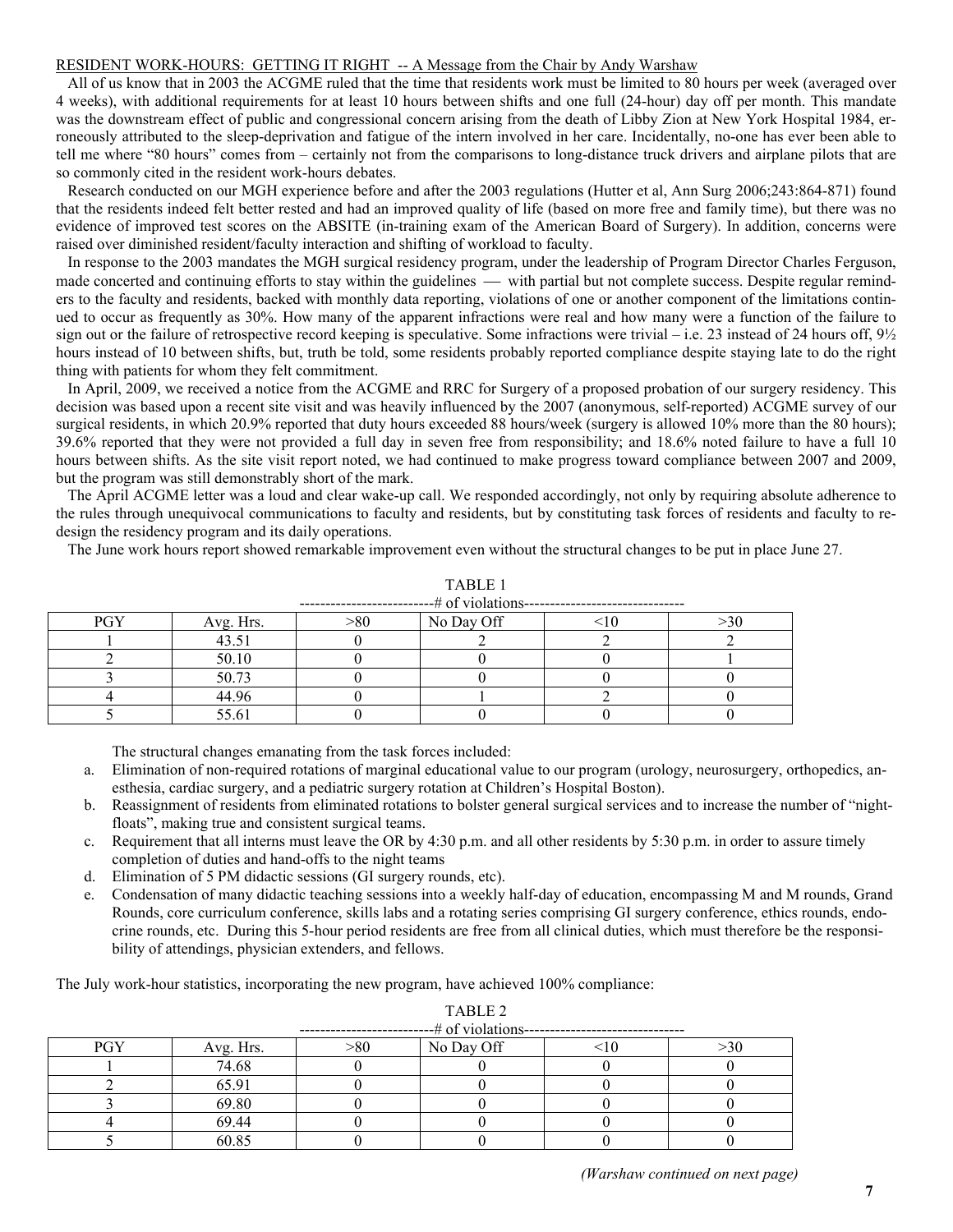## *(Warshaw continued from previous page)*

 The August and September performance has continued to be near-perfect. We are proud of this accomplishment, but our success must be maintained, of course. It will take vigilance and diligence, as well as extra effort by the faculty and certainly extra investment by the hospital and practices to bring on physician extenders to make up the hours of patient care previously provided by residents. Prior to this year 18 nurse practitioners and physician assistants were added since 2003. If it is judged that patients were getting the "right" amount of care up until now, it may take 20 or more additional NP/PA's to provide safe patient coverage.

 Questions and uncertainties remain. Will resident education suffer from the curriculum changes or the reduction in operative experience? Will the ACGME adopt any or all of the further work-hour restrictions advocated by the Institute of Medicine (such as an additional 25% reduction of work hours and a requirement for a 5-hour sleep period if a shift exceeds 16 hours!)? And if it does, how will we be able to educate surgical residents adequately without extending the duration of residency? Will the future product of residency be up to the standard we now have? How can the faculty accommodate to the absence of residents as assistants in surgery (after 4:30 p.m., Thursday mornings, etc)? What is the future role of NP/PA's; are there enough being trained; and who will pay for them?

 And incidentally, when will some well-meaning but misguided body (legislature, attorneys, media) decide that work-hour limitations should not apply only to residents? How about practicing surgeons and physicians? Who wants a tired doctor, some ask – unless that doctor is your doctor, the one who is committed to knowing you and the details important to your case. We need to be aware that just those circumstances are already unhappily the law in Europe.

 (Note: At the time of this writing, we have been notified that the MGH Surgical Residency has in fact been placed on probation, a decision based on prior years' infractions – despite our present remarkable improvement. Lifting the judgment must await a return site visit by the RRC.) $\triangleleft$ 

## **Events of Note**

- **Susan Briggs** was awarded the 2009 Nina Starr Braunwald Award by the Association of Women Surgeons. The Association's highest honor is presented annually to a member or non-member surgeon in recognition of a lifetime of contributions to the advancement of women in surgery. Dr. Braunwald was the first woman cardio-thoracic surgeon in the country and the award was established with an endowment from her family. Susie was specifically recognized for her professional and personal accomplishments as a surgeon, researcher, mentor and role model for women.
- **Eugene Fukudome PGY4** was awarded an American Association for the Surgery of Trauma resident scholarship entitling him to attend their annual meeting in Pittburgh in October 2009
- **Richard Hodin** and Madhu S. Malo have been awarded a Grand Challenges Exploration Grant from the Bill and Melinda Gates Foundation (\$100,000 for one year) for a proposal entitled, "Intestinal alkaline phosphatase to treat and prevent diarrheal disease".
- **Eric Chien-Wei Liao, MGH Plastic Surgery Division** has been awarded with an American Surgical Association Fellowship Award (\$75,000 per year for 2 years) for his proposal entitled "Application of Zebrafish Models of Cleft Lip and Palate as Whole-organism Substrate for Drug Discovery".
- **Richard Pierson** was appointed Director of Surgical Services at the VA Maryland Health Care System in 2008. He served as President of the International Xenotransplantation Association 2007-2009 and is a member of the TTT Study Section.
- **Elizabeth Sailhamer** PGY4 was awarded First Place (\$1500), Basic Laboratory Research from the Committee on Trauma's Residents Trauma Papers Competition for her work entitled "Histone Deacetylase Inhibition: A Novel Treatment for Lethal Septic Shock".

**The MGH Surgical Society is missing contact information for the following alumni. If you have any contact information for these alumni, please send it along to the address on the front of this newsletter. Thank you.** 

 **Dennis Whitlow Leroy S. Wirthlin** 

**John Adams Markow John Ambrosino David Collins Collins Larisse Lee Communist Communist Communist Communist Communist Communist Communist Communist Communist Communist Communist Communist Communist Communist Communist Communist Communist Communist Communist Communist Communis Ronald R. Magee Michael Meistrell Mension Annual Addam** John D. Mitchell  **John A. Moody Robert O. Powell <b>James J. Ryan Benny Tan Steven Untracht Lynn Weston Communist Communist Communist Communist Communist Communist Communist Communist Communist Communist Communist Communist Communist Communist Communist Communist Communist Communist Com** 

**Alfred DeFalco Communist School School School School Alfred DeFalco <b>Elizabeth Hingston**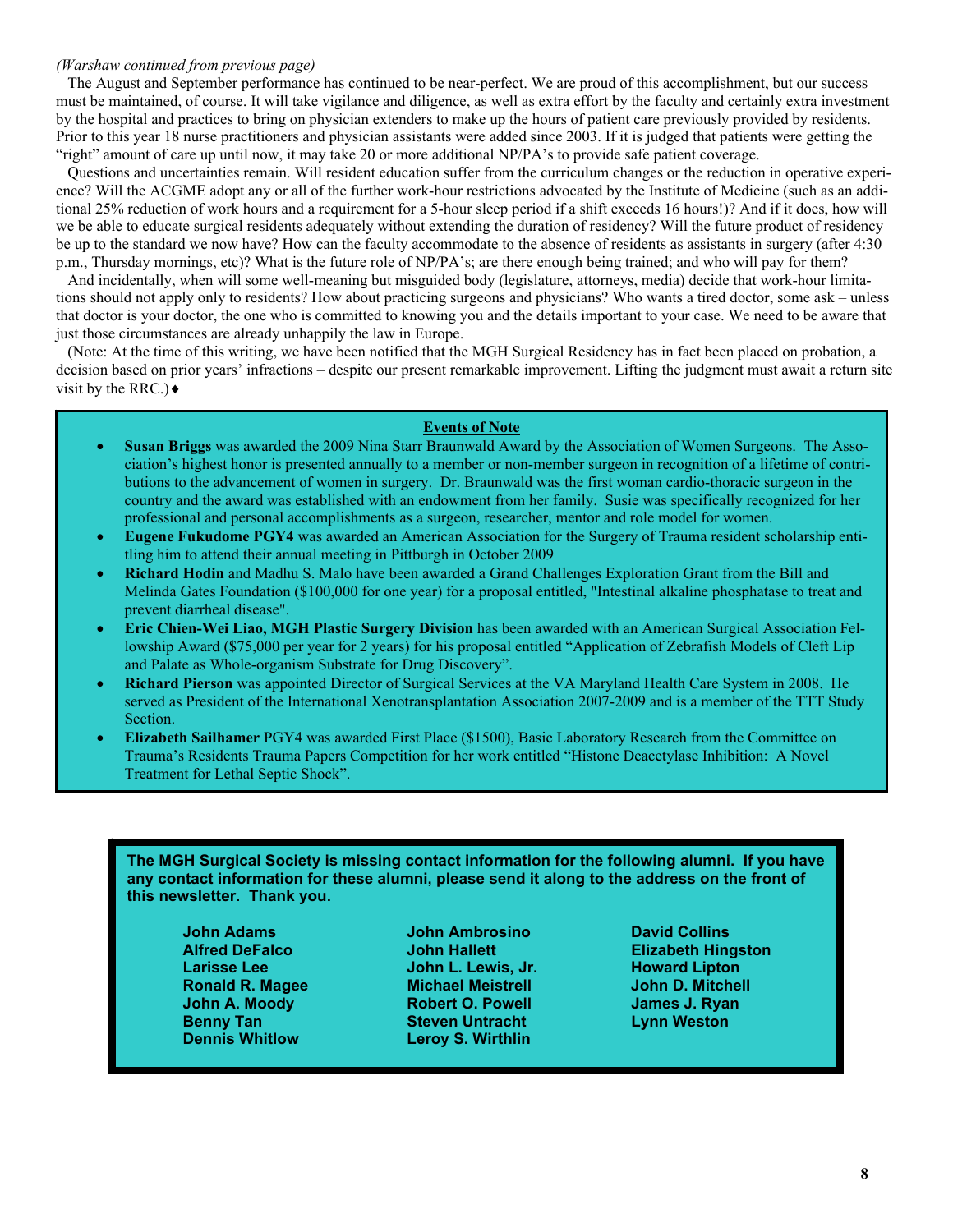## **Letters**

Oh My

 The last edition of the Surgical Society newsletter contained a most regrettable thur on leaving the Phillippines during error. W. Reid Pitts is not deceased, as was reported, but is very much among the ranks of our living alumni. He has an active practice of Urology and is intensely involved in research related to his unified theory of prostate cancer. His present address is 115 East  $61<sup>st</sup>$  Street,  $14<sup>th</sup>$  Floor, New York, NY 10021.

 All this I have personally verified and can report that he has definitely retained an acute sense of humor and great enthusiasm for his present activities.

### Les Ottinger and Bill Daggett \*\*\*\*\*\*\*\*\*\*\*\*\*\*\*\*\*\*\*\*\*\*\*\*\*

aggerated" (Mark Twain). I am not "as Chairman.

dead as a coffin nail" (Dickens –  $\underline{A}$ Christmas Carol". "It ain't what we don't

 "I shall return" General Douglas MacAr-WWII. N.B. He did return and defeated the Japanese decisively.

See BJU International 2007;100:254. Prostate Cancer, Late Onset Hypogonadism and Carcinoma".

W. Reid Pitts

#### \*\*\*\*\*\*\*\*\*\*\*\*\*\*\*\*\*\*\*\*\*\*\*

Dear Les and Bill:

 "The reports of my death are greatly ex-PAC after reading the message from our mise. Congratulations on a wonderful newsleter. I enjoyed the alternative history of surgery at the MGH, appreciated the tributes on Hermes Grillo and Charlie McCabe, and was motivated to give again to the ACS

 Great idea to put the pictures of the incoming class, although it made me nervous (again) to see such gender disproportion.

> Carlos Fernández del-Castillo \*\*\*\*\*\*\*\*\*\*\*\*\*\*\*\*\*\*\*\*\*\*\*\*\*\*

Personal note to Fellow Alumni:

"Validation of the Pitts Unified Theory of from medicine and surgery at age of 65. I have "failed" retirement. Walked away Moved to a ranch in southern Arizona. First six months was great. Doubt then set in. Started giving lectures at the University of Arizona, Arizona Cancer Center in Tucson. I accepted my Error in Judgment, and my wife and I bought a home in Tucson with enough property for my 3 horses and 4 dogs, and have returned to work. I have negotiated a 4-day-a-week clinical and administrative position – a great compro-

> Alfred Cohen \*\*\*\*\*\*\*\*\*\*\*\*\*\*\*\*\*\*\*\*\*\*\*\*\*\*\*

#### **Announcement from our Chair**

 I have been the head of this department and MGH Surgeon-in-Chief for 12 years now. Most of my original goals, as well as a procession of new challenges, have been met. The department and its activities, including the faculty, clinical work, research funding, and outreach have grown enormously, in many cases more than doubled. This is a department of which I am very proud. Nonetheless, the administration and I have recognized that the time has come to hand over the reins to a successor who will carry us upward to the next level.

 A search committee will soon be constituted by Harvard Medical School. The search process normally takes a year or more, so I will continue to lead the MGH Department perhaps until late 2010. I will continue to build our programs, advocate for our faculty, strengthen the training programs, and participate in new directions at the MGH and Partners levels (I serve on the Board of Directors of the MG Physicians Organization, Partners Healthcare, and the Martha's Vineyard Hospital).

 I will not be retiring, instead taking on new administrative roles for the MGH while continuing to lead the health policy initiatives of the American College of Surgeons and to edit the journal SURGERY. Andy Warshaw

#### *(Buyske continued from page 1)*

 Our own program director, Charles Ferguson, has petitioned the MGH Surgical Society for funds to support two residents in their lab years to do international rotations. As president of the society, I strongly support this goal. With your continued generosity we can help our soon-to-be colleagues have these enriching experiences, which we hope will make them better surgeons calmer, surer, citizens of the world. Maybe we can even buy them battery-powered headlights. ♦

## *(Akins continued from page 3)*

*(Editor's note: Cary W. Akins was born in Eveleth, Minnesota and grew up in Red Wing, Minnesota, the son of a physician. He attended Harvard College and Harvard Medical School graduating from both cum laude. He received his training in general and cardiac surgery at the MGH, including six months as Senior Surgical Registrar at Southampton Western Hospital, England as part of his residency, which he finished at the MGH in 1975. He then entered the US Air Force and served two years as a staff cardiac surgeon at Wilford Hall USAF Medical Center in San Antonio, Texas. Cary joined the staff of the MGH Cardiac Surgical Unit and the faculty of HMS in 1977, and has remained at these institutions for his entire career. He is currently Clinical Professor of Surgery at HMS and Visiting Surgeon at MGH. Cary is known internationally as a consummate technical surgeon and as an expert in valvular, coronary and aortic surgery. His clinical outcomes are such that Cary has become a true "surgeon's surgeon," and he is frequently sought out by patients who are themselves discerning leaders in our society. A member of all the most prestigious surgical societies, Cary has served in leadership positions on many aspects of cardiac surgical practice, particularly in the area heart valve function. He has received many honors for his work, and has served frequently as an invited visiting professor worldwide, most recently being invited to give the upcoming John Kirklin Lecture at the Mayo Clinic. Not as widely known as his surgical accomplishments are his talents as an artist specializing in oil painting of sunsets and seascapes.)*♦